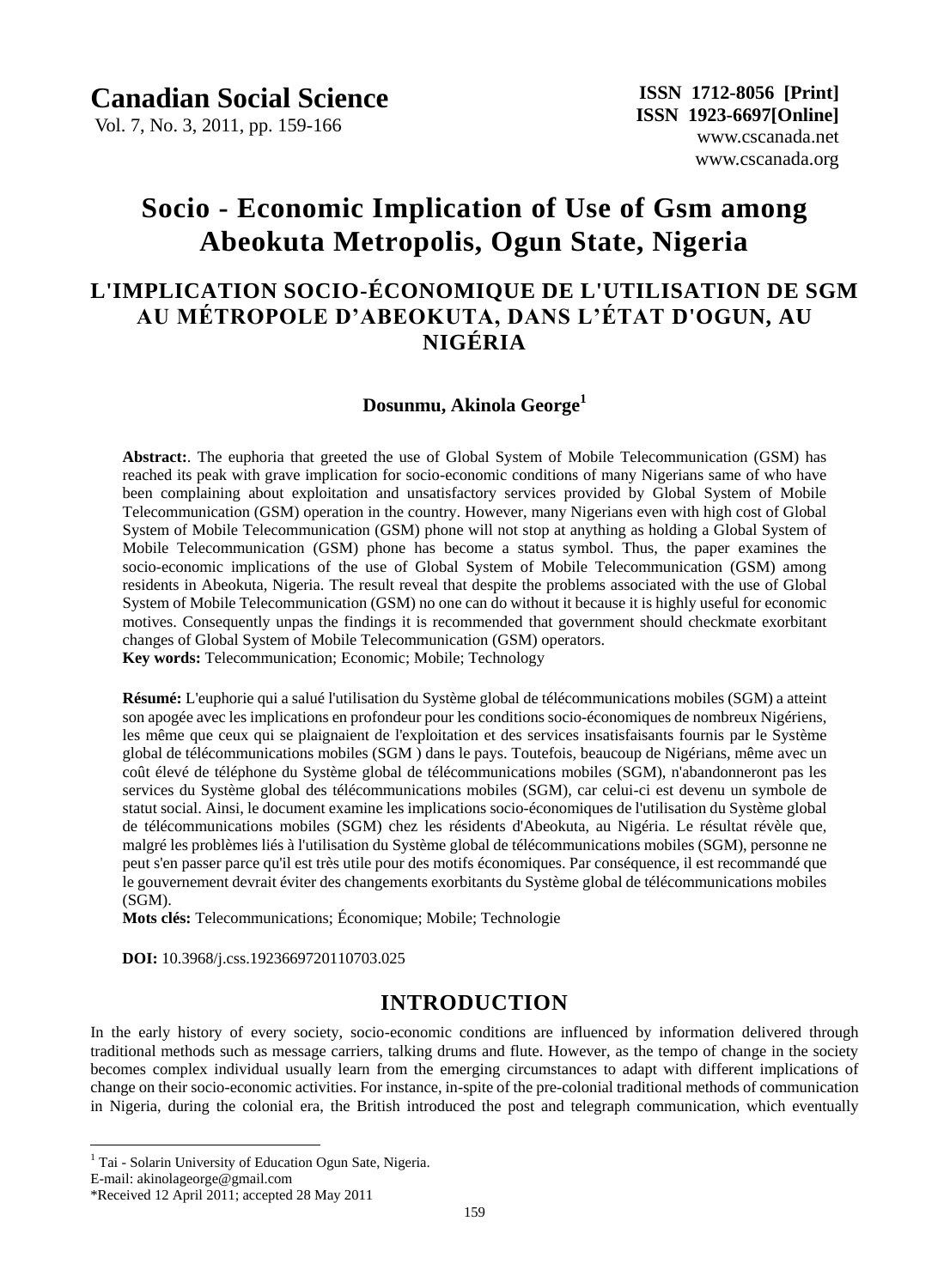#### *Dosunmu, Akinola George/Canadian Social Science Vol.7 No.3, 2011*

developed into the modern information technology including the Global System of Mobile Telecommunication (GSM) (Niger, 2003; Alukannah et al, 2001).

In realization of the importance of modern technology for socio-economic growth and development, the Nigeria Telecommunication Limited (NITEL) and Nigerian Postal Service (NIPOST) were established to ensure efficient delivery of information through mail, telephone, telegram, telex, etc.

The information technology industry is this high capital based organization, which has network spread by using modern sophisticated equipment. The role played by information technology in Nigeria cannot be overemphasized since people have been able to share knowledge and combine efforts. The information technology has enable industrials and corporate bodies to develop and expand their store knowledge, technology and culture. In essence the information technology industry integrates different people with the outside world (Utomi, 2004).

In the light of the foregoing, the dynamism, sensitivity and volatility of the Nigeria business environment part of which led to the deregulation of the telecommunication industry lead many private telecommunication operations to start mobile operation within their various licensing capacities as given to them by National Communication Commission (NCC) (Matanmi and Awodun 2005). It is from this exercise that they have been reaping the success with the expected commencement of Global System of Mobile Telecommunication (GSM), which has created different impressions among many Nigerians.

However, the proliferations of Global System of Mobile Telecommunication (GSM) phone in Nigeria, some families have been adversely affected. For instance, some parents incur the cost of buying Global System of Mobile Telecommunication (GSM) phone for their children in-spite of the harsh socio-economic conditions in the country with relatively high (56.78%) rate of poverty and deplorable socio-economic conditions in Nigeria (FOS, 2004; Niger, 2003). What benefits or problems have an average Nigerian derived from the use of Global System of Mobile Telecommunication (GSM) phone? Ruk behaviour in the use of Global System of Mobile Telecommunication (GSM) subscribers who may be prone to accidents arising from abnormal use of Global System of Mobile Telecommunication (GSM) phone. For instance, the number of people phoning while driving, a dangerous phenomenon is on the increase in Nigeria (Matanmi and Awodun 2005) and if urgent actions, by way of legislation or other control measure, are not taken against the people that use Global System of Mobile Telecommunication (GSM) on wheel what is likely to happen to the number of automobile accidents in the nearest future?

It is believed in many quarters that the exclusion of Communication Investment Limited (CIL), the only full indigenous company that bided for the Global System of Mobile Telecommunication (GSM) license earlier in 2001 has strengthened the oligopoly tendency of Mobile Telecommunication Network Nigeria (MTN), Telecommunication Network Nigeria (Econet) and Nigerian Telecommunication (NITEL). Despite their initial foot dragging, thus, capital requirements of the information technology and against deplorable economic situations in Nigeria serve as impediments against indigenous ownership of Global System of Mobile Telecommunication (GSM) license in the country.

It is against this backdrop that this paper takes the challenge to examine the socio-economic implications of the use of Global System of Mobile Telecommunication (GSM) among residents in Abeokuta Metropolis in Nigeria.

## **1. GLOBAL SYSTEM OF MOBILE TELECOMMUNICATION (GSM): AN OVERVIEW**

Generally telecommunication can be described as a gateway to world of seemingly inexhaustible resources. In other words it is a super-highway of unlimited opportunities. The development Global System of Mobile Telecommunication (GSM) as a source of information and a noble channel of communication on recent past has reshaped the concept of socio-economic life in most third world countries. It should be noted that mobile phones are the most common tool used by large number of people for communication. According to Talvitie (2003 and Assa, 2004) Global System of Mobile Telecommunication (GSM) is viewed as an important part of modern Information and Communication, Technology (ICT). It is internationally defined as Global System of Mobile Telecommunication (GSM). It has become the world's leading and fastest growing mobile standard spanning over 200 countries around the world.

More importantly, more than one billion people – almost one-sixth of the world's population are now using Global System of Mobile Telecommunication (GSM). The situation in Africa and specifically Nigeria is not different from the rest of the world. This is confirmed by the Nigerian Communication Commission (NCC) 2003, that the proactive approach taken by the government to the telecom sector has made it possible for over 2.5million Nigerians to clutch Global System of Mobile Telecommunication (GSM) phones (MTN, ECONET, GLOBACOM) today. The point of notes is that, whatever is called and wherever it is used, this simple accessible technology has changed the way in which individuals conduct their everyday lives (Jenkins, 2004 and Odufuwa 2005). One of the profound impacts of the Global System of Mobile Telecommunication (GSM) is the ability to reduce the power of physical distance as a barrier to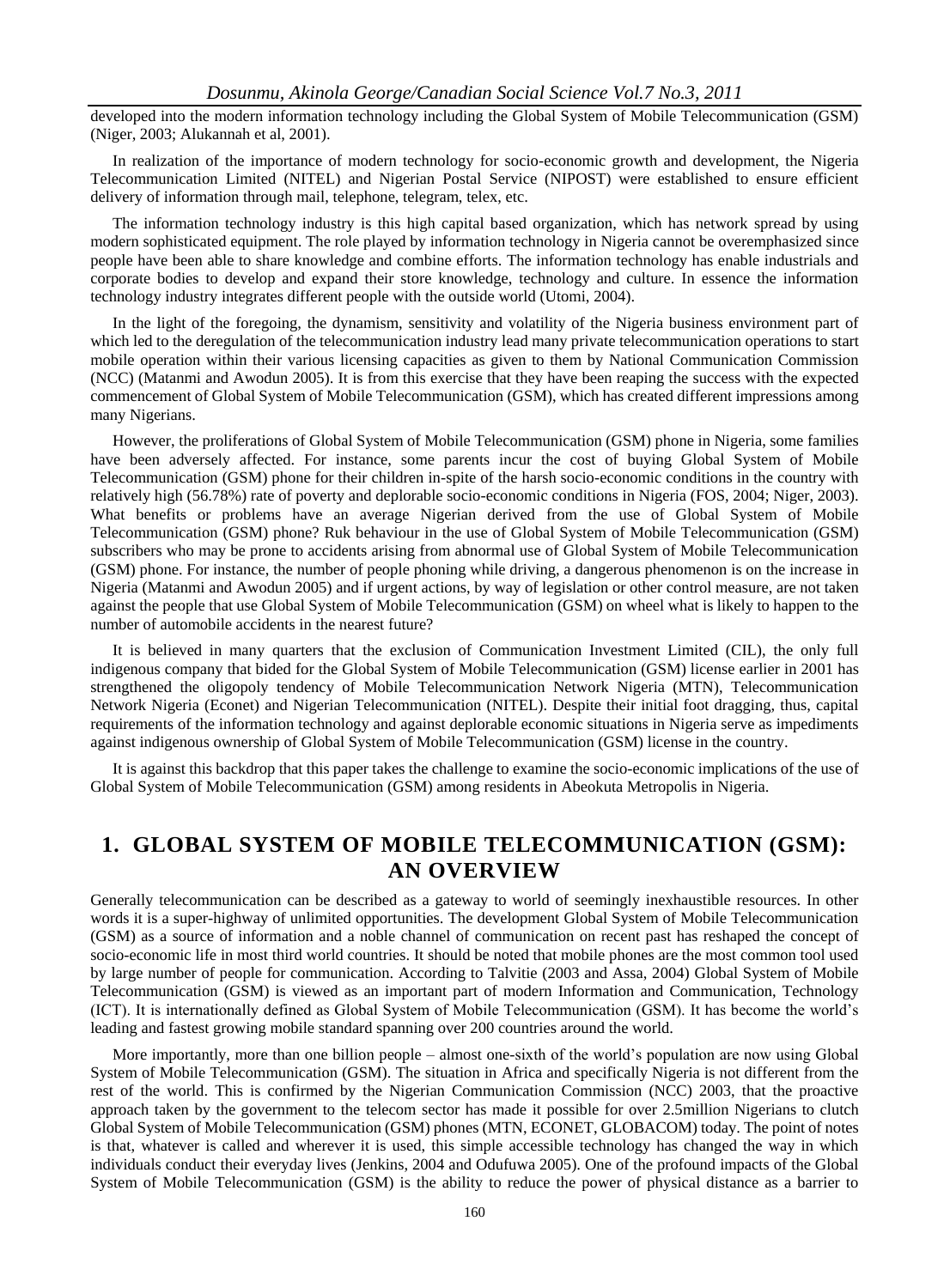#### *Dosunmu, Akinola George/Canadian Social Science Vol.7 No.3, 2011*

communication collaboration and commerce. In actual sense the new telecom system has the opportunity to overcome distance as a barrier to interaction with individuals, organization and communities that have been most disadvantaged by locations design of public facilities. Based on the potential of the Global System of Mobile Telecommunication (GSM) to remove the physical boundaries of today's static office as residential structure, enhance communicating and business activities without restriction, it is therefore not surprising that policy makers and economic development experts are touching the new Global System of Mobile Telecommunication (GSM) as a powerful tool for improving the social, economical stability and all round likelihood developments in the society.

### **2. METHODOLOGY**

The paper examines the implications of Global System of Mobile Telecommunication (GSM) on socio-economic life of Abeokuta resident's. The primary data for this study was through survey of the socio-economic implication in the use of Global System of Mobile Telecommunication (GSM) in Abeokuta, Nigeria. The cross sectional study covers a representative sample of 160 resident's regardless of gender. The study was conducted in one of ten major areas capital cities of Nigeria (Abeokuta) using stratified sampling and systematic random sampling technique to select the respondents. The city was mapped out to reflect variations in the metropolis and four major strata (divisions) already identified in the study area were adopted. In every tenth household's, one person was randomly selected among Global System of Mobile Telecommunication (GSM) users in the household. However, in case of no (GSM) user in a particular household, the neighboring household was selected.

Relevant information on socio-economic variables (income, educational, occupational, age etc) were recorded. More importantly the use of the system for several societal sectors (transport, safety and security, housing) was also examined.

Data collected were analysis using simple percentage & proportion while key variables were cross tabulated. Some variable was evaluated using chi-square statistical analysis. In addition, content analysis was used to analyze qualitative data that was obtained from in-depth interviews.

### **3. STUDY AREA**

The study site is Abeokuta, which is inhabited mainly by Egbas, who became after their settlement in Abeokuta. In the decades of intermittent Warfare (from the settlement of Abeokuta until 1890). The war chiefs were their real rulers of the townships. From 1830 up to 1914 they were masters of their own fortune. During the first decade after the settlement of Abeokuta, the Egbas were constantly at war and depend on commerce with Lagos to obtain their ammunitions. Otta is situated close to the trade route between Abeokuta held Lagos. In 1814, the Egbas attacked and laid siege and therefore held Otta by right of conquest (Blair, 2002).

### **4. FINDINGS AND DISCUSSION**

The socio-demographic characteristics of the respondents are presented in table 1. The result shows that eh study is not gender biased; over 60.2% of the respondents are male while 39.8% of the respondents are female. This findings is not far from the expectations considering gender differential in the use of Global System of Mobile Telecommunication (GSM) in the study area. In terms of the respondent's age groups, the table shows that 38.1% of the respondents are between the age of 26 and 35 years while 33.6% of the respondents are below 25 years and also 15.9% of the respondents are between the 36 and 45 years while 8.8% of the respondents are between the age 46 and 55 years.

However, 3.5% of the respondents are 56 years and above. This implies that the respondent's hit across different age groups comprising of both young and the relatively old with those between 26 and 35 year dominating the respondents. The implication of the above findings is that apart from other age groups, many respondents in the middle age group are characterized b the use of Global System of Mobile Telecommunication (GSM). About the respondents level of education table 2.1 shows that 44.2% of the respondents have HSC/OND/NCE while 33.1% of the respondents have HND/First Degree as against 11.2% of the respondents who have Post Graduate educational qualification is like Master Degree. Also, 8.8% of the respondents have secondary education while 2.7% of the respondents have only primary school leaving certificate. The implication of this finding is that the study area is characterized by many lettered respondents with diverse educational background.

The table further shows the marital status of the respondents in which most (54.9%) of them are married while 23.9% of the respondents are single and 17.7% of the respondents are divorced. However, 3.5% of the respondents are separated from their spouse. From the findings it is obvious that there is a relationship between the age group and marital status of the respondents.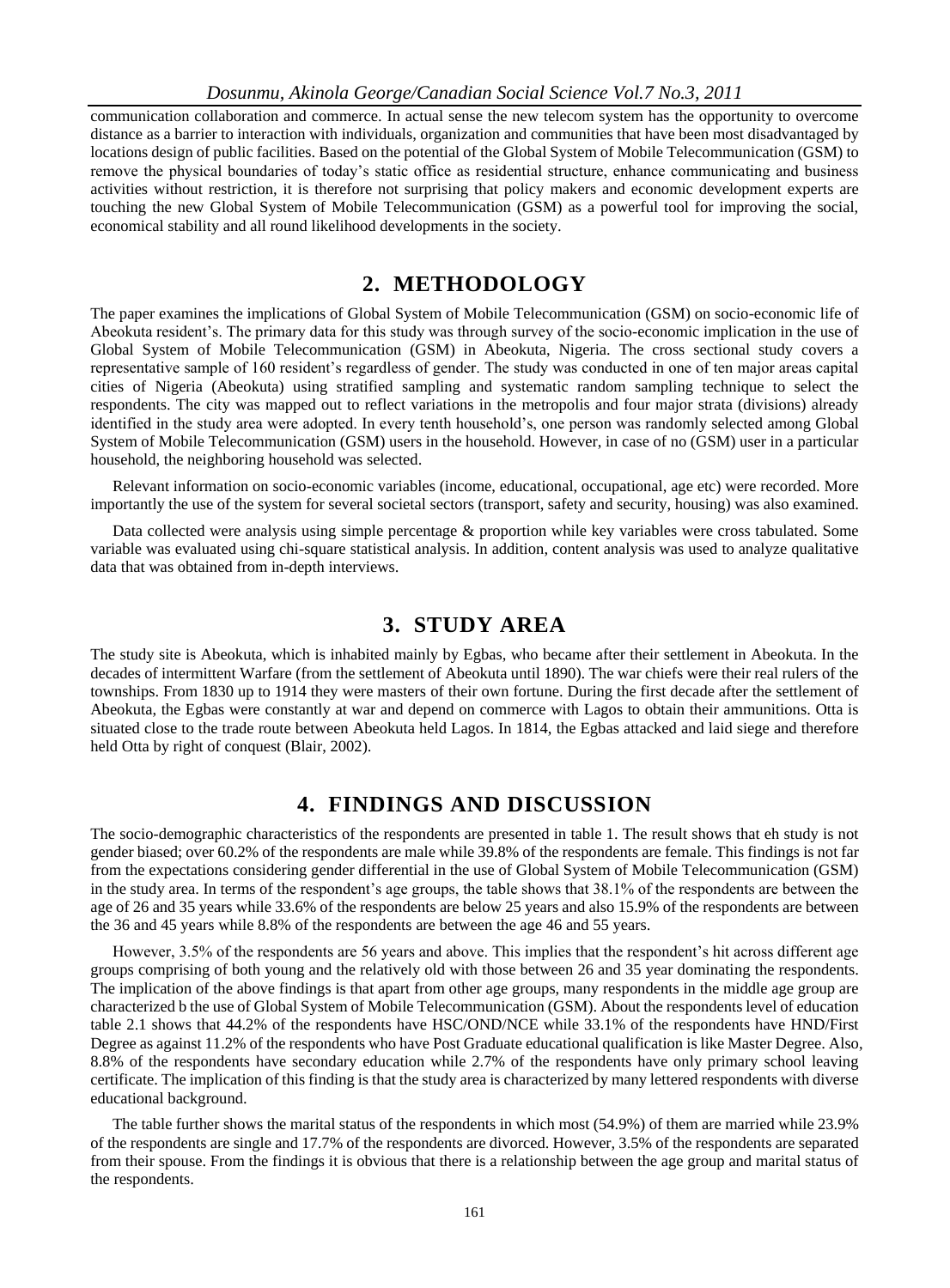Concerning the respondent's religious affiliations, the table 2.1 reveals that 55.8% of the respondents are Christians while the remaining 44.2% are Muslims. The findings show that most of the respondents have been associated with Christianity probably due to the influence of Western education, which accompanies and facilitated the widespread of Christianity religion particularly in South Western Nigeria.

Based on the respondent's monthly income, 23.6% of the respondents earn below N10, 000 per month. This income group is followed by 22.12% and 21.2% of the respondents who earn between N10, 000 and N20, 000 as well as others with view that their income cannot be estimated due to inadequate record keeping and irregularity in income in the same piece, 17.7% of the respondents earn between N20, 000 and N30, 000 per month, while 9.7% of the respondents earn between N30, 000 and N40, 000 on a monthly basis. Given the configurations of the respondents in respect of income if is obvious that more than half of them ear below N20, 000 per month. Thus, the income of a considerable proportion of the respondents is relatively higher than the natural minimum wage of N7, 500. As regards the respondent's ethnic group, it is observed that 66.8% of the respondents hailed from Yoruba land while 25.7% of the respondents are of Igbo origin as against 8.8% and 9.7% of the respondents who belong to Hausa and other ethnic like Ijaw, Urhobo. This shows that most of the respondents are Yoruba probably due to the geographical setting of the study area, which is Abeokuta metropolis, Nigeria.

| Table 1: Percentage Distribution of Socio-Demographic Characteristics |
|-----------------------------------------------------------------------|
|                                                                       |

| Gender                  |            |
|-------------------------|------------|
| Male                    | 60.2       |
| Female                  | 39.8       |
|                         | <b>100</b> |
| AGE GROUP (YEARS)       |            |
| Below 25 yeas           | 33.6       |
| $26 - 35$ years         | 38.1       |
| $36 - 45$ years         | 15.9       |
| $46 - 55$ years         | 8.8        |
| 56 years & above        | 3.5        |
|                         | <b>100</b> |
| <b>EDUCATION</b>        |            |
| Primary                 | 2.7        |
| Secondary               | 8.8        |
| HSC/OND/NCE             | 44.2       |
| <b>HND/First Degree</b> | 33.1       |
| Post Graduate           | 11.2       |
|                         | <b>100</b> |
| <b>MARITAL STATUS</b>   |            |
| Single                  | 23.9       |
| Married                 | 54.9       |
| Divorced                | 17.7       |
| Separated               | 3.5        |
|                         | 100        |
| RELIGIOUS AFFILIATION   |            |
| Christianity            | 55.8       |
| Islamic                 | 44.2       |
|                         | 100        |
| <b>MONTHLY INCOME</b>   |            |
| N10,000                 | 23.0       |
| N10,000 to N20,000      | 22.2       |
| N20,000 to N30,000      | 17.7       |
| N30,000 to N40,000      | 9.7        |
| Above N40,000           | 8.0        |
| Others                  | 21.2       |
|                         | 100        |

Source: Author's field survey 2009

The table 2; below shows the respondents opinion on the use of Global System of Mobile Telecommunication (GSM). As regard the major reason for using GSM, 42.5% of the respondents agree that the major reason for using GSM, 42.5% of the respondents agree that they use GSM in order to facilitate business, 26.5% of the respondents agree that they use GSM in order to contact friends and relatives, 19.5% of the respondents believe that they use GSM for fashion sake, while 8.8% of the respondents are just using GSM without a particular reason as against 2.7% of the respondents, who use GSM for other reasons.

The finding shows that almost half of the respondents use GSM for facilitating their business, while some of them use GSM for non-economic motives. The result of in-depth interview supports this finding as some discussants note that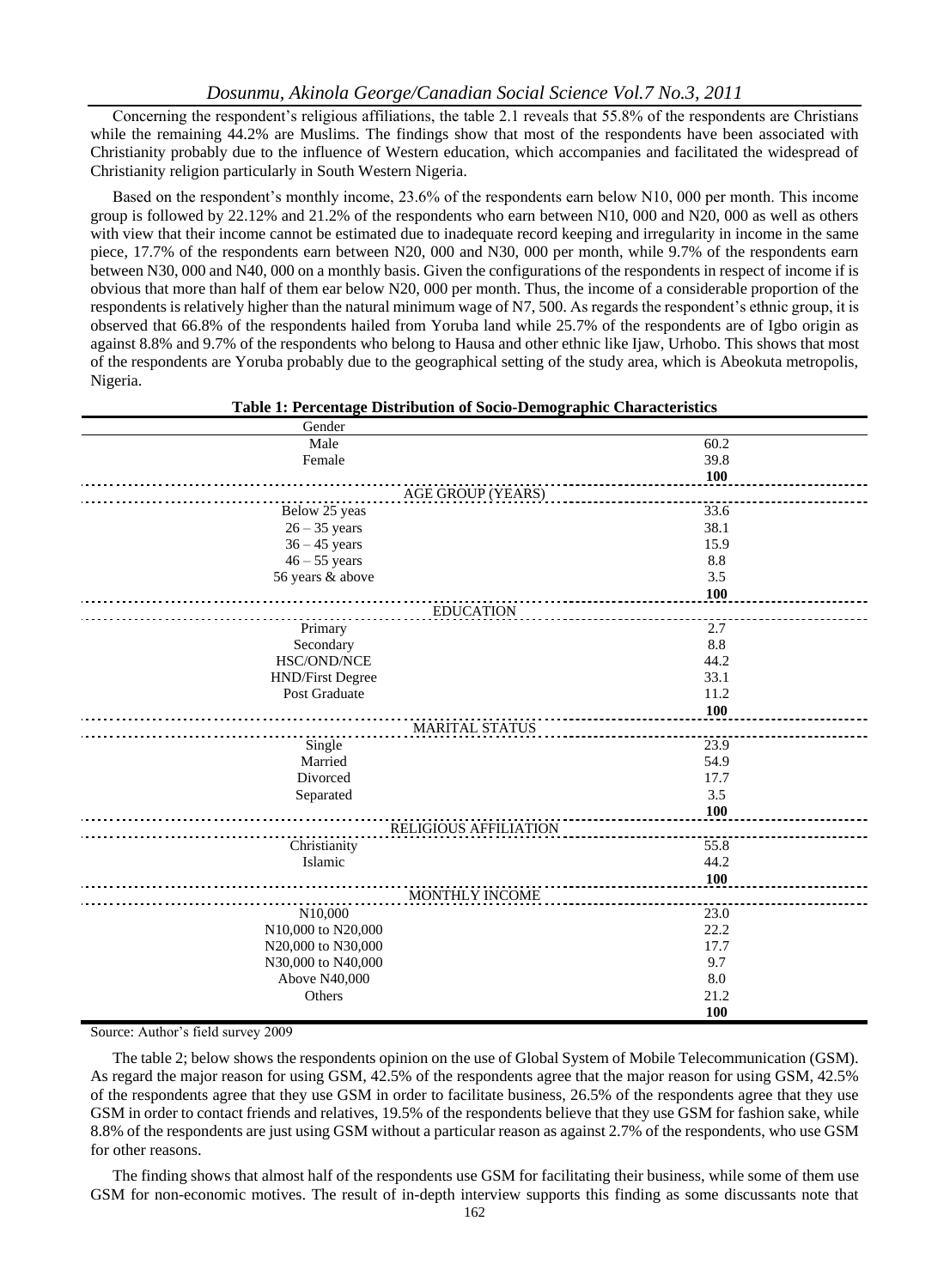many people use GSM for business while some use it for more greeting friends and relatives. For instance, one female interviewee notes as follows:

"When you talk of why I am using GSM, because I am jobless and I see people using GSM to eke calls and I borrowed money from my brothers to give it a trial. I don't really have to use GSM just because I want to talk to friends, I know that many of these young girls out there even sleep around just to have chance of using GSM but, some of them regret later because after men sleep with them they will just promise them and that is the end".

Concerning the time and period of using GSM to make calls, 32.7% of the respondents agree that they using GSM to make calls everyday, 26.5% of the respondents agree that they use GSM to make calls on a weekly basis, 20.5% of the respondents disclosed that they use GSM to make calls on a monthly basis, while 11.5% of the respondents note that they use GSM to make calls. This finding shows that there is variation in time and period of using GSM to make calls probably due to cost of voucher, which may make some people to postpone the use of GSM to make calls.

In contrast, during the in-depth interview sections almost all the interviewees note that they use GSM to make call every day. For instance, a male interviewee notes as follows:

"My line is a hot line, if you stay here for more than ten minutes my ringing tone will disturb you. Some times before I finish receiving one call, another one will be waiting, use see my phone is ringing, oh, the person buzzing, even if you say no I will pick it or are you going to pay for talking with you. You and government people are smart, you get information get information from people and you do nothing after".

Concerning the level of contribution of GSM to social live of people 61.1% of the respondents agree that GSM has highly contributed to social live of people in Abeokuta, while 31% of the respondents note that GSM has averagely contributed to social life of people in Abeokuta, as against 8% of the respondents, who believe that GSM has low contribution to social life of people in Abeokuta. This finding shows that different people have different opinion about the contribution of GSM to social life of people in Abeokuta. However, the larger proportion of the respondents believes that the use of GSM has been highly rewarding the study area.

As regards the major problems that can rise from the use of GSM, 82.3% of the respondents agree that anyone that uses GSM stand the risk of handset to thieves. 16.8% of the respondents remember that high cost of voucher or airtime is major problem that can arise from the use of GSM while only 0.9% of the respondents go for poor network coverage or network failure. This findings shows that the majority of the respondents bother about stealing of handset, while has become a serious problem associated with the use of handset.

Contrary from the above, some discussants throw high on problems other than stealing of handset. They complain about poor services of GSM providers particularly M-Tel, which they believe to be operating below expectations. About general assessment of the use of GSM 88.5% of the respondents agree that the use of GSM is good while 8.8% of the respondents think otherwise and conclude that the use of GSM is not good or bad as against only 2.7% of the respondents with not response. This finding shows that many respondents agree that the use of GSM is good.

In response to the major advantage derived from using GSM 54.9% of the respondents agree that the use of GSM is a source of prestige, 16.8% of the respondents choose business opportunity, while 25.7% of the respondents agree that the use of GSM is advantageous in term if easy contact of friends and relatives as against 2.7% of the respondents, who believe in other advantages. This finding shows that despite problems associated with the use of GSM many people still rely on it for facilitating business or making easy contact.

| Table 2: Showing Opinion on the Use of GSM |            |  |  |
|--------------------------------------------|------------|--|--|
| <b>Response</b>                            | Percentage |  |  |
| <b>MAJOR REASON FOR USING GSM</b>          |            |  |  |
| To contact friends                         | 26.5       |  |  |
| To facilitate business                     | 42.5       |  |  |
| For fashion                                | 19.5       |  |  |
| Just like it                               | 8.8        |  |  |
| Others                                     | 2.7        |  |  |
|                                            | <b>100</b> |  |  |
| TIME AND PERIOD OF USE                     |            |  |  |
| Daily                                      | 32.7       |  |  |
| Weekly                                     | 26.5       |  |  |
| Monthly                                    | 20.4       |  |  |
| Sometimes                                  | 11.5       |  |  |
| Rarely                                     | 8.8        |  |  |
|                                            | 100        |  |  |

To be continued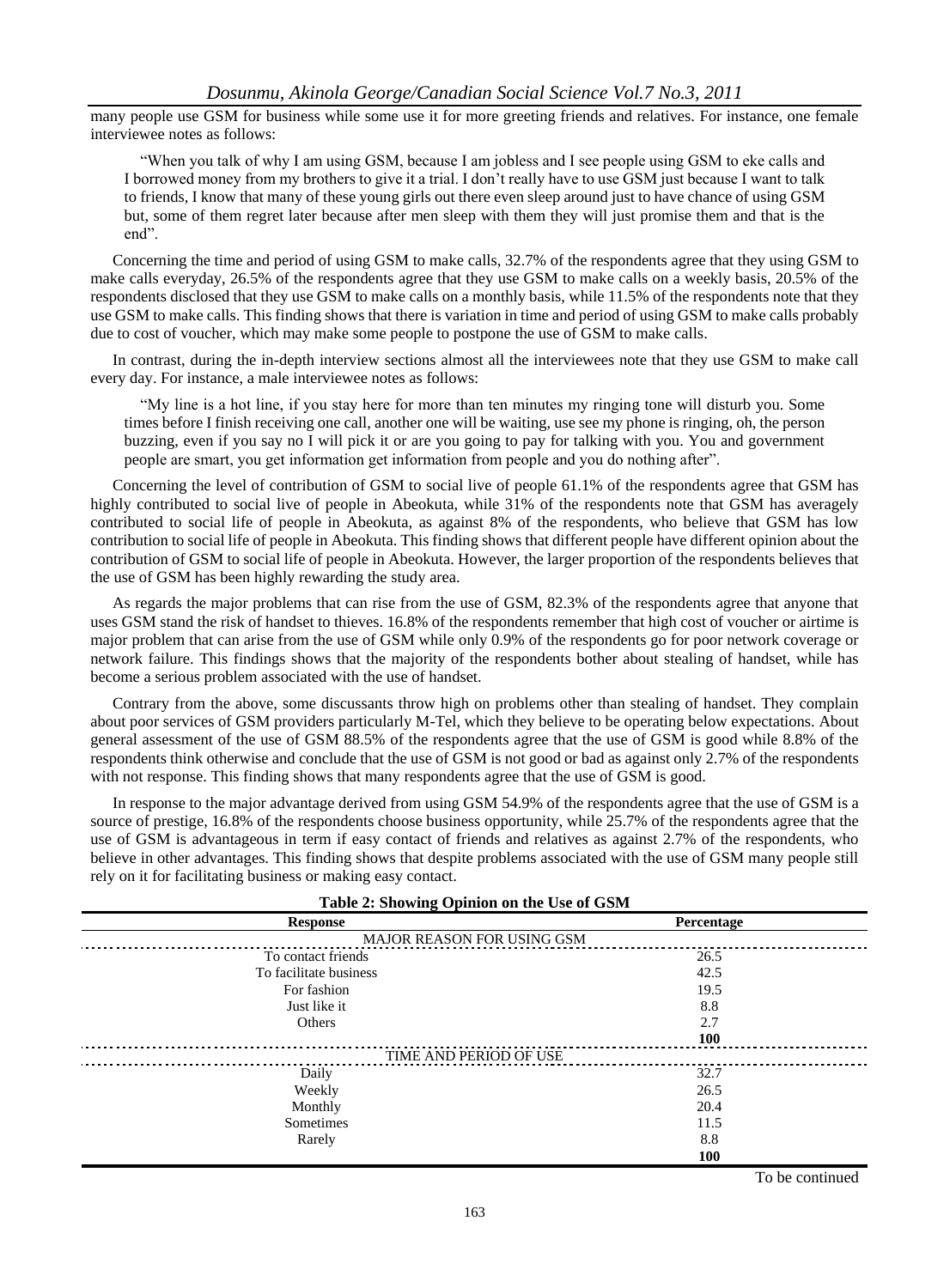| Continued                               |            |  |  |  |  |
|-----------------------------------------|------------|--|--|--|--|
| <b>Response</b>                         | Percentage |  |  |  |  |
| LEVEL OF CONTRIBUTION OF GSM            |            |  |  |  |  |
| High                                    | 61.1       |  |  |  |  |
| Average                                 | 31.0       |  |  |  |  |
| Low                                     | 8.0        |  |  |  |  |
|                                         | 100        |  |  |  |  |
| MAJOR PROBLEM OF USING GSM              |            |  |  |  |  |
| Stealing of handset                     | 82.3       |  |  |  |  |
| High cost of voucher                    | 16.8       |  |  |  |  |
| Poor network / services                 | 0.9        |  |  |  |  |
|                                         | <b>100</b> |  |  |  |  |
| GENERAL ASSESSMENT OF GSM               |            |  |  |  |  |
| Good                                    | 88.5       |  |  |  |  |
| Bad                                     | 8.8        |  |  |  |  |
| No response                             | 2.7        |  |  |  |  |
|                                         | 100        |  |  |  |  |
| MAJOR ADVANTAGES DERIVED FROM USING GSM |            |  |  |  |  |
| Easy contact                            | 25.7       |  |  |  |  |
| <b>Business opportunity</b>             | 16.8       |  |  |  |  |
| Prestige                                | 54.9       |  |  |  |  |
| Others                                  | 2.7        |  |  |  |  |
|                                         | 100        |  |  |  |  |

Sources: Author's field survey 2009

The table 3: below shows the respondents opinion on implications of the use of GSM to socio-economic activities of residents in Abeokuta metropolis. Concerning the contribution of GSM to social life, 32.7% of the respondents strongly agree, 26.5% of the respondent, 20.4% of the respondents are not sure and 1.5% of the respondents disagree. This findings shows that two third of the respondents believe GSM has contributed to social life in one way or another. This finding is largely in accordance with the notion expressed by Matanmi and Awodu (2005) who noted that GSM has become a status symbol in Nigeria because many people see holding handset as fashionable thing.

The opinion of the IDI discussants corroborates the above findings because almost all of them agree that GSM has contributed to social life in Nigeria. For instance, one IDI discussants note as follows:

"Let me tell you people are always condemning GSM but they continue to use it, why? The truth of the matter is that Nigeria want cheap thing. But if you are to think about the cost of transportation and time it will take you to go and visit somebody and the cost of using GSM to talk to the person, then you will see that GSM has contributed to social life in Nigeria".

As regard the effect of GSM on decision making, 42.5% of the respondents agree that the effect of using GSM is more negative than positive, while 35.3% of the respondents agree that the effect of using GSM is more positive than negative as against 19.5% of the respondents who behave that the effect of using GSM in negative and positive. However, while 2.7% of the respondents do not provide any definite responds respondents believe that GSM has negative effects on decision making due to many problems associated with it. These problems include stealing of handsets, high cost of airtime, network failure and so on.

Concerning relevance of GSM to economic activity; 82.3% of the respondents agree that GSM is very relevant to economic activity, 16.8% of the respondents agree that GSM is fairly relevant to economic activity, while only 0.9% of the respondents not that GSM is not all relevant to economic activity. This finding show that an overwhelming proportion of GSM users confirm that GSM is relevant to economic activity.

The above finding is supported by IDI discussants some of who note that role of GSM to economy cannot be overemphasized given the proliferation of phoning business centers in various parts of Abeokuta metropolis, where the study is conducted. For instance, one IDI discussant note as follows:

"God has blessed me through this GSM call I am doing here, do you know that through this GSM I have bought land, I have bought one small care and I have opened two shops. I am a Pastor and do not even stay here all the time but anytime I come as early as six in the morning, I do not close until ten-eleven at night. If you are serious this GSM business is good".

Concerning the effect of GSM on behavior, 88.5% of the respondents agree that GSM has positive effect on behavior of the user, while 8.8% of the respondents think otherwise because they feel that GSM has turned some GSM users to liars as against only 2.7% of the respondents, who note that the effect of GSM on behavior is both negative and positive depending on the prevailing circumstances. This finding shows that though GSM can have negative effect on the behavior it is most likely that GSM will promote positive behaviors.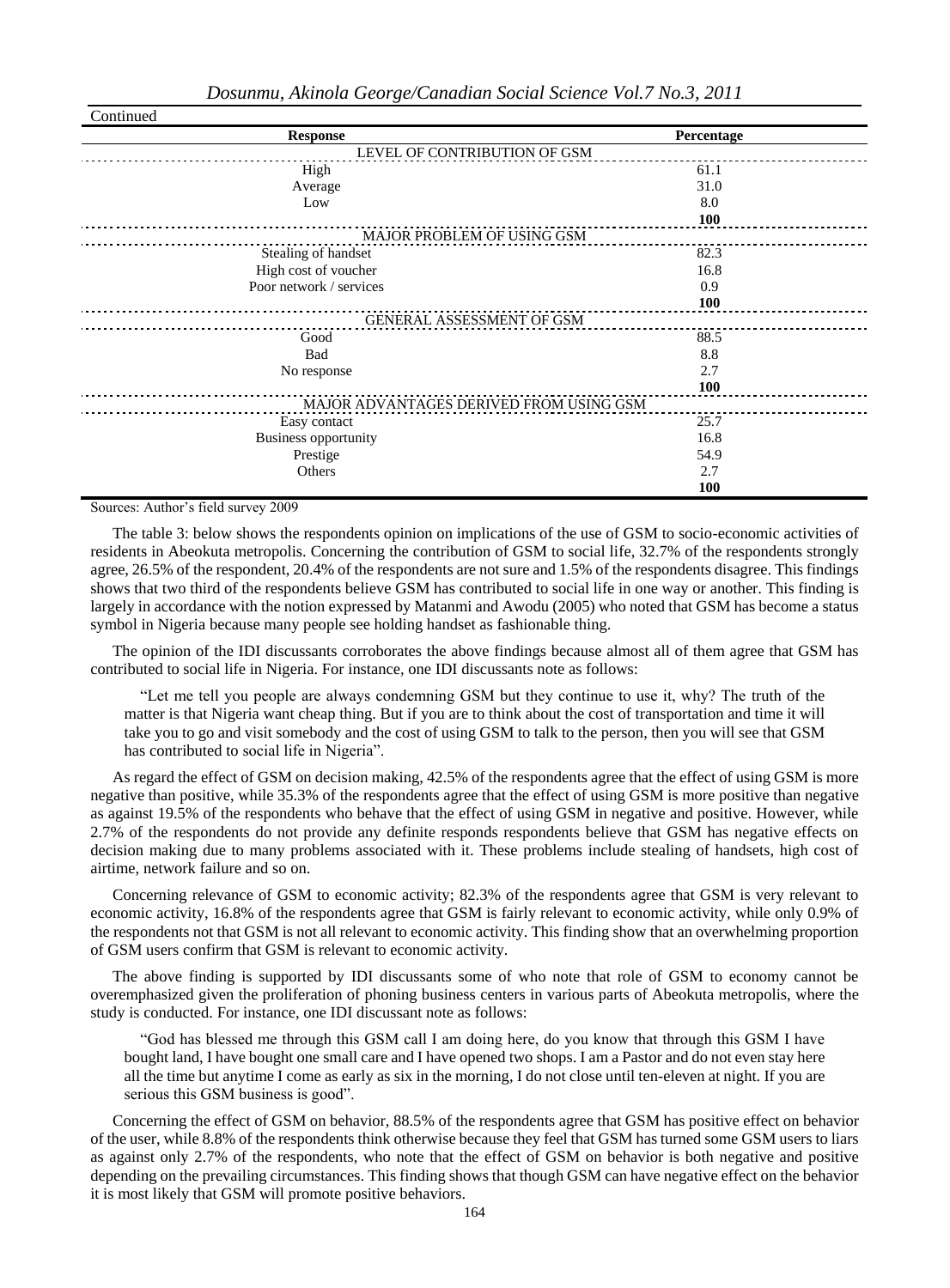#### *Dosunmu, Akinola George/Canadian Social Science Vol.7 No.3, 2011*

In addition table 3 depicts respondents opinion on what government can do about the problems associated with the use of GSM, 54.9% of the respondents opt for free handsets, and this implies that more than half of the respondents want government to provide free handsets so that it would be easy for everybody to use GSM, which is almost free now, 25.7% of the respondents want government to find means of stopping exploitation of the GSM subscribers by GSM services providers, while 16.7% of the respondents want government intervention in security matter concerning GSM as against 2.7% of the respondents, who make case for government role in fixing price for GSM charges. This finding shows that many respondents believed that free handset will go a long way in making the use of GSM more beneficial to socio-economic activities of GSM users.

| Table 3: Showing Opinion on GSM and Socio-Economic Activities |                                            |  |  |  |
|---------------------------------------------------------------|--------------------------------------------|--|--|--|
| <b>Response</b>                                               | Percentage %                               |  |  |  |
|                                                               | CONTRIBUTION OF GSM TO SOCIAL LIFE         |  |  |  |
| Strongly agree                                                | 32.7                                       |  |  |  |
| Agree                                                         | 26.5                                       |  |  |  |
| Not sure                                                      | 20.4                                       |  |  |  |
| Strongly disagree                                             | 11.5                                       |  |  |  |
| Disagree                                                      | 8.8                                        |  |  |  |
|                                                               | 100                                        |  |  |  |
|                                                               | EFFECT OF GSM ON DECISION MAKING           |  |  |  |
| Positive                                                      | 35.3                                       |  |  |  |
| Negative                                                      | 42.5                                       |  |  |  |
| Both positive & negative                                      | 19.5                                       |  |  |  |
| No response                                                   | 2.7                                        |  |  |  |
|                                                               | 100                                        |  |  |  |
|                                                               | RELEVANCE OF GSM TO ECONOMIC ACTIVITY      |  |  |  |
| Very relevant                                                 | 82.3                                       |  |  |  |
| Fairly relevant                                               | 16.8                                       |  |  |  |
| Not at all                                                    | 0.9                                        |  |  |  |
| <u>.</u>                                                      | 100                                        |  |  |  |
|                                                               | EFFECT OF GSM ON BEHAVIOUR                 |  |  |  |
| Positive                                                      | 88.5                                       |  |  |  |
| Negative                                                      | 8.8                                        |  |  |  |
| Both positive & negative                                      | 2.7                                        |  |  |  |
|                                                               | 100                                        |  |  |  |
|                                                               | <b>GOVERNMENT RESPONSIBILITY ABOUT GSM</b> |  |  |  |
| Free handsets                                                 | 54.9                                       |  |  |  |
| Stop exploitation                                             | 25.7                                       |  |  |  |
| Fixing price                                                  | 2.7                                        |  |  |  |
| Security                                                      | 16.8                                       |  |  |  |
|                                                               | 100                                        |  |  |  |

Sources: Author's field survey 2009

#### **Table 4: Chi-square Analysis on Relationship between the Use of GSM and Socio-Economic Life of Abeokuta**

| <b>Residents</b> |             |           |                 |  |  |  |
|------------------|-------------|-----------|-----------------|--|--|--|
| <b>Variables</b> | $X^2$ value | Asymp.Sig | <b>Decision</b> |  |  |  |
| Friends          | 37.446      | .0020     | Significant     |  |  |  |
| Employment       | 27.137      | .0012     | Significant     |  |  |  |
| Rate of spending | 18.783      | .0024     | Significant     |  |  |  |
| Cost of GSM      | 23.339      | .0001     | Significant     |  |  |  |

Tested at 0.05 level of Significant.

Source: field survey, 2009

To buttressed the above analysis, it is observed that the accessibility of GSM use contribute immensely to the socio-economic life of residents in Abeokuta metropolis. In fact it has created in little ways sustainable livelihood for some of the residents in the study area.